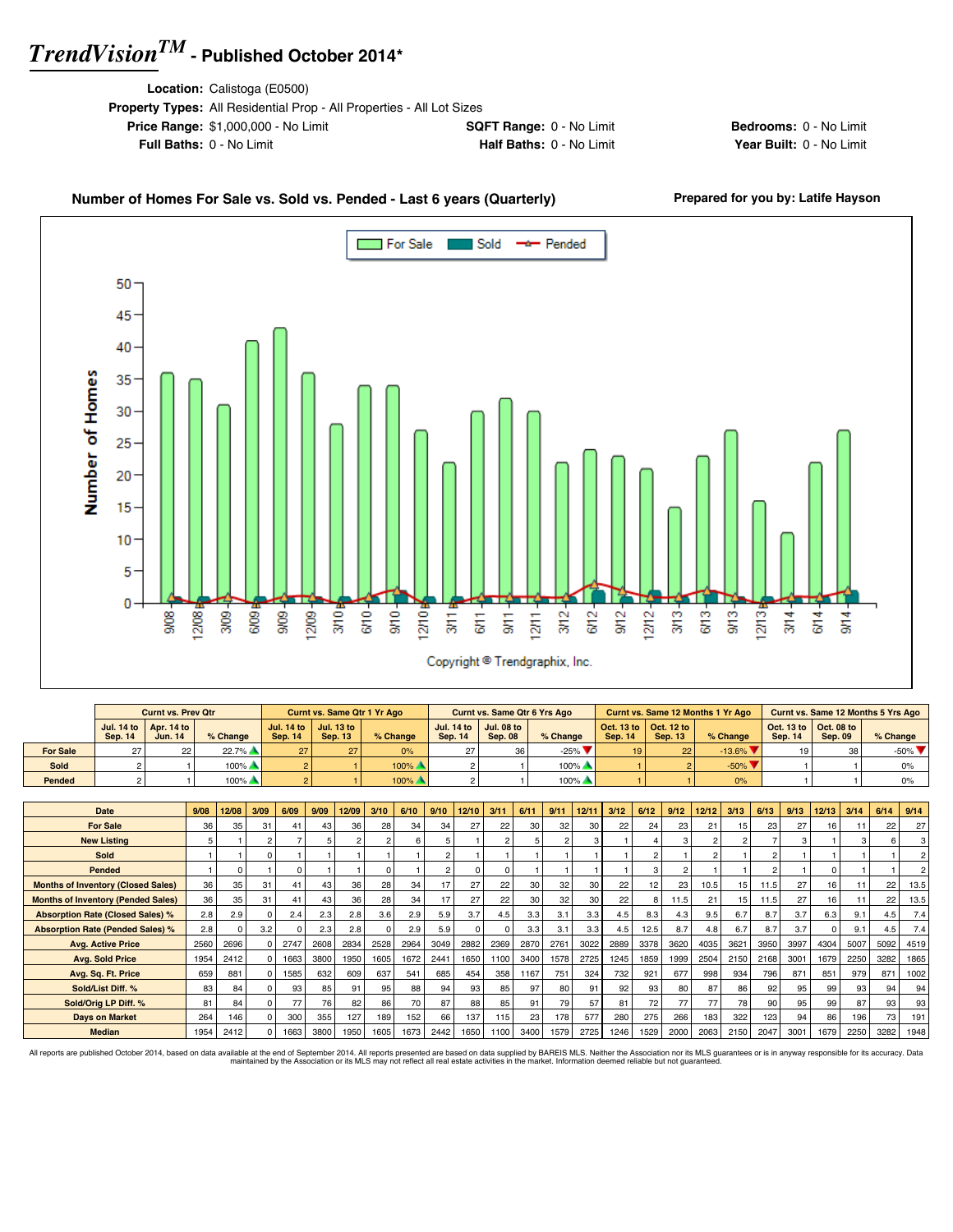**Location:** Calistoga (E0500)

| <b>Property Types:</b> All Residential Prop - All Properties - All Lot Sizes |                                 |
|------------------------------------------------------------------------------|---------------------------------|
| <b>Price Range: \$1,000,000 - No Limit</b>                                   | <b>SQFT Range: 0 - No Limit</b> |
| <b>Full Baths: 0 - No Limit</b>                                              | Half Baths: 0 - No Limit        |

**Bedrooms:** 0 - No Limit **Year Built: 0 - No Limit** 

### Average Price per SQFT - Last 6 years (Quarterly) **Average Price per SQFT - Last 6 years (Quarterly) Prepared for you by: Latife Hayson** Avg Price per SQFT Г 2000 1800 1600 Avg. Price per SQ. FT. 1400 1200 1000 800 600 400 200 0  $313 3/10 -$ 6/10- $9/10 3/12 9/12 12/12 613 9/13 12/13 3/14 -$ 908  $12/08$  $3/0.9 -$ 6/09 9/09 12/09- $12/10$  $6/11$  $\frac{1}{3}$  $1211 6/12$  $6/14$  $9/14$  $3/11$ . Copyright <sup>@</sup> Trendgraphix, Inc.

|                                           |                                     | <b>Curnt vs. Prev Qtr</b>    |      |          |      |                                     |      | <b>Curnt vs. Same Qtr 1 Yr Ago</b>  |                |          |                |                                     | <b>Curnt vs. Same Qtr 6 Yrs Ago</b> |      |            |        |                              |      | <b>Curnt vs. Same 12 Months 1 Yr Ago</b> |                |                |                | <b>Curnt vs. Same 12 Months 5 Yrs Ago</b> |                              |        |                 |                |
|-------------------------------------------|-------------------------------------|------------------------------|------|----------|------|-------------------------------------|------|-------------------------------------|----------------|----------|----------------|-------------------------------------|-------------------------------------|------|------------|--------|------------------------------|------|------------------------------------------|----------------|----------------|----------------|-------------------------------------------|------------------------------|--------|-----------------|----------------|
|                                           | <b>Jul. 14 to</b><br><b>Sep. 14</b> | Apr. 14 to<br><b>Jun. 14</b> |      | % Change |      | <b>Jul. 14 to</b><br><b>Sep. 14</b> |      | <b>Jul. 13 to</b><br><b>Sep. 13</b> |                | % Change |                | <b>Jul. 14 to</b><br><b>Sep. 14</b> | <b>Jul. 08 to</b><br><b>Sep. 08</b> |      | $%$ Change |        | Oct. 13 to<br><b>Sep. 14</b> |      | Oct. 12 to<br><b>Sep. 13</b>             |                | % Change       |                | Oct. 13 to<br><b>Sep. 14</b>              | Oct. 08 to<br><b>Sep. 09</b> |        | % Change        |                |
| Avg. Sq. Ft.<br>Price                     | 1002                                | 871                          |      | 15%      |      | 1002                                |      | 871                                 |                | 15%      |                | 1002                                |                                     | 659  |            | $52\%$ |                              | 941  | 898.8                                    |                | $4.7\%$        |                | 941                                       |                              | 1032.7 |                 | $-8.9\%$       |
|                                           |                                     |                              |      |          |      |                                     |      |                                     |                |          |                |                                     |                                     |      |            |        |                              |      |                                          |                |                |                |                                           |                              |        |                 |                |
|                                           | Date                                |                              | 9/08 | 12/08    | 3/09 | 6/09                                | 9/09 | 12/09                               | 3/10           | 6/10     | 9/10           | 12/10                               | 3/11                                | 6/11 | 9/11       | 12/11  | 3/12                         | 6/12 | 9/12                                     | 12/12          | 3/13           | 6/13           | 9/13                                      | 12/13                        | 3/14   | 6/14            | 9/14           |
|                                           | <b>For Sale</b>                     |                              | 36   | 35       | 31   | 41                                  | 43   | 36                                  | 28             | 34       | 34             | 27                                  | 22                                  | 30   | 32         | 30     | 22                           | 24   | 23                                       | 21             | 15             | 23             | 27                                        | 16                           | 11     | 22              | 27             |
|                                           | <b>New Listing</b>                  |                              |      | 5        |      | $\overline{2}$                      |      |                                     | $\mathfrak{p}$ | 6        | 5              |                                     | 2                                   | 5    |            | 3      |                              |      | з                                        | $\overline{2}$ | $\overline{2}$ | $\overline{7}$ | 3                                         |                              | 3      |                 |                |
|                                           | Sold                                |                              |      |          |      |                                     |      |                                     |                |          | $\overline{2}$ |                                     |                                     |      |            |        |                              |      |                                          | 2              |                | $\overline{2}$ |                                           |                              |        |                 | $\mathfrak{p}$ |
|                                           | Pended                              |                              |      | n        |      |                                     |      |                                     | $\Omega$       |          | $\overline{2}$ | $\Omega$                            | 0                                   |      |            |        |                              | 3    |                                          |                |                | $\overline{2}$ |                                           | <sub>0</sub>                 |        |                 |                |
| <b>Months of Inventory (Closed Sales)</b> |                                     |                              | 36   | 35       | 31   | 41                                  | 43   | 36                                  | 28             | 34       | 17             | 27                                  | 22                                  | 30   | 32         | 30     | 22                           | 12   | 23                                       | 10.5           | 15             | 11.5           | 27                                        | 16                           | 11     | 22              | 13.5           |
| <b>Months of Inventory (Pended Sales)</b> |                                     |                              | 36   | 35       | 31   | 41                                  | 43   | 36                                  | 28             | 34       | 17             | 27                                  | 22                                  | 30   | 32         | 30     | 22                           | 8    | 11.5                                     | 21             | 15             | 11.5           | 27                                        | 16                           | 11     | 22              | 13.5           |
| <b>Absorption Rate (Closed Sales) %</b>   |                                     |                              | 2.8  | 2.9      |      | 2.4                                 | 2.3  | 2.8                                 | 3.6            | 2.9      | 5.9            | 3.7                                 | 4.5                                 | 3.3  | 3.1        | 3.3    | 4.5                          | 8.3  | 4.3                                      | 9.5            | 6.7            | 8.7            | 3.7                                       | 6.3                          | 9.1    | 4.5             | 7.4            |
| <b>Absorption Rate (Pended Sales) %</b>   |                                     |                              | 2.8  |          | 3.2  |                                     | 2.3  | 2.8                                 | $\Omega$       | 2.9      | 5.9            | $\Omega$                            | ŋ                                   | 3.3  | 3.1        | 3.3    | 4.5                          | 12.5 | 8.7                                      | 4.8            | 6.7            | 8.7            | 3.7                                       |                              | 9.1    | 4.5             | 7.4            |
|                                           | <b>Avg. Active Price</b>            |                              | 2560 | 2696     |      | 2747                                | 2608 | 2834                                | 2528           | 2964     | 3049           | 2882                                | 2369                                | 2870 | 2761       | 3022   | 2889                         | 3378 | 3620                                     | 4035           | 3621           | 3950           | 3997                                      | 4304                         | 5007   | 5092            | 4519           |
|                                           | <b>Avg. Sold Price</b>              |                              | 1954 | 2412     |      | 1663                                | 3800 | 1950                                | 1605           | 1672     | 2441           | 1650                                | 1100                                | 3400 | 1578       | 2725   | 1245                         | 1859 | 1999                                     | 2504           | 2150           | 2168           | 3001                                      | 1679                         | 2250   | 3282            | 1865           |
|                                           | Avg. Sq. Ft. Price                  |                              | 659  | 881      |      | 1585                                | 632  | 609                                 | 637            | 541      | 685            | 454                                 | 358                                 | 1167 | 751        | 324    | 732                          | 921  | 677                                      | 998            | 934            | 796            | 871                                       | 851                          | 979    | 87 <sup>°</sup> | 1002           |
|                                           | Sold/List Diff. %                   |                              | 83   | 84       |      | 93                                  | 85   | 91                                  | 95             | 88       | 94             | 93                                  | 85                                  | 97   | 80         | 91     | 92                           | 93   | 80                                       | 87             | 86             | 92             | 95                                        | 99                           | 93     | 94              | 94             |
|                                           | Sold/Orig LP Diff. %                |                              | 81   | 84       |      | 77<br>$\Omega$                      | 76   | 82                                  | 86             | 70       | 87             | 88                                  | 85                                  | 91   | 79         | 57     | 81                           | 72   | 77                                       | 77             | 78             | 90             | 95                                        | 99                           | 87     | 93              | 93             |
|                                           | <b>Davs on Market</b>               |                              | 264  | 146      |      | 300                                 | 355  | 127                                 | 189            | 152      | 66             | 137                                 | 115                                 | 23   | 178        | 577    | 280                          | 275  | 266                                      | 183            | 322            | 123            | 94                                        | 86                           | 196    | 73              | 191            |
|                                           | <b>Median</b>                       |                              | 1954 | 2412     |      | 1663                                | 3800 | 1950                                | 1605           | 1673     | 2442           | 1650                                | 1100                                | 3400 | 1579       | 2725   | 1246                         | 1529 | 2000                                     | 2063           | 2150           | 2047           | 3001                                      | 1679                         | 2250   | 3282            | 1948           |

All reports are published October 2014, based on data available at the end of September 2014. All reports presented are based on data avaindanced by the Association or its MLS may not reflect all real estate activities in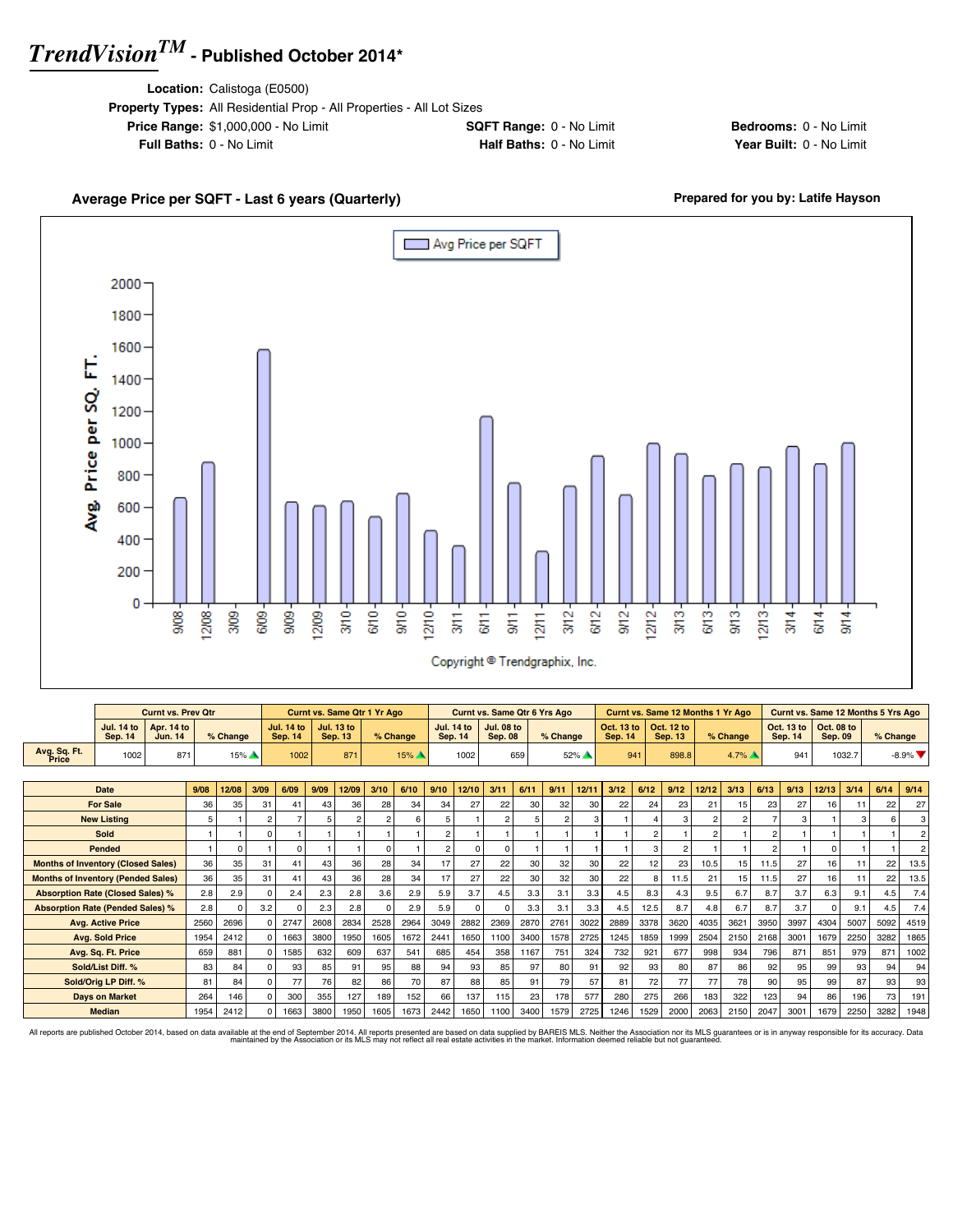**Location:** Calistoga (E0500)

| <b>Property Types:</b> All Residential Prop - All Properties - All Lot Sizes |                                 |
|------------------------------------------------------------------------------|---------------------------------|
| <b>Price Range: \$1,000,000 - No Limit</b>                                   | <b>SQFT Range: 0 - No Limit</b> |
| <b>Full Baths: 0 - No Limit</b>                                              | Half Baths: 0 - No Limit        |

**Bedrooms:** 0 - No Limit **Year Built: 0 - No Limit** 

### Avg Days On Market & SP/Orig LP % - Last 6 years (Quarterly) **Prepared for you by: Latife Hayson**



|                           |                | <b>Curnt vs. Prev Qtr</b>                   |            |                 | Curnt vs. Same Qtr 1 Yr Ago                 |           |                              | <b>Curnt vs. Same Qtr 6 Yrs Ago</b> |            |                |                                                         | Curnt vs. Same 12 Months 1 Yr Ago |                |                                                                 | <b>Curnt vs. Same 12 Months 5 Yrs Ago</b> |
|---------------------------|----------------|---------------------------------------------|------------|-----------------|---------------------------------------------|-----------|------------------------------|-------------------------------------|------------|----------------|---------------------------------------------------------|-----------------------------------|----------------|-----------------------------------------------------------------|-------------------------------------------|
|                           | <b>Sep. 14</b> | Jul. 14 to   Apr. 14 to  <br><b>Jun. 14</b> | $%$ Change | <b>Sep. 14</b>  | Jul. 14 to   Jul. 13 to  <br><b>Sep. 13</b> | % Change  | <b>Jul. 14 to</b><br>Sep. 14 | <b>Jul. 08 to</b><br><b>Sep. 08</b> | $%$ Change | <b>Sep. 14</b> | Oct. 13 to $\vert$ Oct. 12 to $\vert$<br><b>Sep. 13</b> | % Change                          | <b>Sep. 14</b> | $\vert$ Oct. 13 to $\vert$ Oct. 08 to $\vert$<br><b>Sep. 09</b> | $%$ Change                                |
| <b>Davs on Market</b>     | 191            | 73                                          | 161.6%     | 191             | 94                                          | $103.2\%$ | 191                          | 264                                 | $-27.7\%$  | 147            | 171                                                     | $-14\%$                           | 147            | 267                                                             | $-44.9%$                                  |
| Sold/Oria LP<br>Diff. $%$ | 93             | 93                                          | 0%         | 93 <sub>1</sub> | 95                                          | $-2.1\%$  |                              |                                     | $14.8\%$   | 93             | 85                                                      | $9.4\%$                           | 93             | 70                                                              | $17.7\%$                                  |

| Date                                      | 9/08 | 12/08    | 3/09         | 6/09 | 9/09 | 12/09 | 3/10 | 6/10 | 9/10           | 12/10    | 3/11         | 6/11            | 9/11 | 12/11 | 3/12 | 6/12         | 9/12          | 12/12          | 3/13           | 6/13           | 9/13 | 12/13           | 3/14 | 6/14 | 9/14 |
|-------------------------------------------|------|----------|--------------|------|------|-------|------|------|----------------|----------|--------------|-----------------|------|-------|------|--------------|---------------|----------------|----------------|----------------|------|-----------------|------|------|------|
| <b>For Sale</b>                           | 36   | 35       | 31           | 41   | 43   | 36    | 28   | 34   | 34             | 27       | 22           | 30              | 32   | 30    | 22   | 24           | 23            | 21             | 15             | 23             | 27   | 16              | 11   | 22   | 27   |
| <b>New Listing</b>                        |      |          | $\mathbf{2}$ |      |      |       |      |      |                |          |              | 5               |      |       |      |              | 3             | $\overline{2}$ | $\mathfrak{p}$ | ⇁              | 3    |                 |      |      |      |
| <b>Sold</b>                               |      |          | $\Omega$     |      |      |       |      |      | $\overline{2}$ |          |              |                 |      |       |      | $\mathbf{2}$ |               | $\overline{2}$ |                | $\mathfrak{p}$ |      |                 |      |      |      |
| Pended                                    |      | 0        |              |      |      |       |      |      | $\mathcal{P}$  | $\Omega$ | <sup>0</sup> |                 |      |       |      |              | $\mathcal{P}$ |                |                | $\mathfrak{p}$ |      |                 |      |      |      |
| <b>Months of Inventory (Closed Sales)</b> | 36   | 35       | 31           | 41   | 43   | 36    | 28   | 34   | 17             | 27       | 22           | 30              | 32   | 30    | 22   | 12           | 23            | 10.5           | 15             | 11.5           | 27   | 16              | 11   | 22   | 13.5 |
| <b>Months of Inventory (Pended Sales)</b> | 36   | 35       | 31           | 41   | 43   | 36    | 28   | 34   |                | 27       | 22           | 30              | 32   | 30    | 22   |              | 11.5          | 21             | 15             | 11.5           | 27   | 16 <sup>1</sup> | 11   | 22   | 13.5 |
| <b>Absorption Rate (Closed Sales) %</b>   | 2.8  | 2.9      |              | 2.4  | 2.3  | 2.8   | 3.6  | 2.9  | 5.9            | 3.7      | 4.5          | 3.3             | 3.1  | 3.3   | 4.5  | 8.3          | 4.3           | 9.5            | 6.7            | 8.7            | 3.7  | 6.3             | 9.1  | 4.5  | 7.4  |
| <b>Absorption Rate (Pended Sales) %</b>   | 2.8  | $\Omega$ | 3.2          |      | 2.3  | 2.8   |      | 2.9  | 5.9            | $\Omega$ | <sup>0</sup> | 3.3             | 3.1  | 3.3   | 4.5  | 12.5         | 8.7           | 4.8            | 6.7            | 8.7            | 3.7  |                 | 9.1  | 4.5  | 7.4  |
| <b>Avg. Active Price</b>                  | 2560 | 2696     |              | 2747 | 2608 | 2834  | 2528 | 2964 | 3049           | 2882     | 2369         | 2870            | 2761 | 3022  | 2889 | 3378         | 3620          | 4035           | 3621           | 3950           | 3997 | 4304            | 5007 | 5092 | 4519 |
| <b>Avg. Sold Price</b>                    | 1954 | 2412     |              | 1663 | 3800 | 1950  | 1605 | 1672 | 2441           | 1650     | 1100         | 3400            | 1578 | 2725  | 1245 | 1859         | 1999          | 2504           | 2150           | 2168           | 3001 | 1679            | 2250 | 3282 | 1865 |
| Avg. Sq. Ft. Price                        | 659  | 881      |              | 1585 | 632  | 609   | 637  | 541  | 685            | 454      | 358          | 1167            | 751  | 324   | 732  | 921          | 677           | 998            | 934            | 796            | 871  | 851             | 979  | 871  | 1002 |
| Sold/List Diff. %                         | 83   | 84       |              | 93   | 85   | 91    | 95   | 88   | 94             | 93       | 85           | 97 <sup>1</sup> | 80   | 91    | 92   | 93           | 80            | 87             | 86             | 92             | 95   | 99              | 93   | 94   | 94   |
| Sold/Orig LP Diff. %                      | 81   | 84       |              | 77   | 76   | 82    | 86   | 70   | 87             | 88       | 85           | 91              | 79   | 57    | 81   | 72           | 77            | 77             | 78             | 90             | 95   | 99              | 87   | 93   | 93   |
| <b>Days on Market</b>                     | 264  | 146      |              | 300  | 355  | 127   | 189  | 152  | 66             | 137      | 115          | 23              | 178  | 577   | 280  | 275          | 266           | 183            | 322            | 123            | 94   | 86              | 196  | 73   | 191  |
| <b>Median</b>                             | 1954 | 2412     |              | 1663 | 3800 | 1950  | 1605 | 1673 | 2442           | 1650     | 1100         | 3400            | 1579 | 2725  | 1246 | 1529         | 2000          | 2063           | 2150           | 2047           | 3001 | 1679            | 2250 | 3282 | 1948 |

All reports are published October 2014, based on data available at the end of September 2014. All reports presented are based on data avapplied by the Association or its MLS may not reflect all real estate activities in th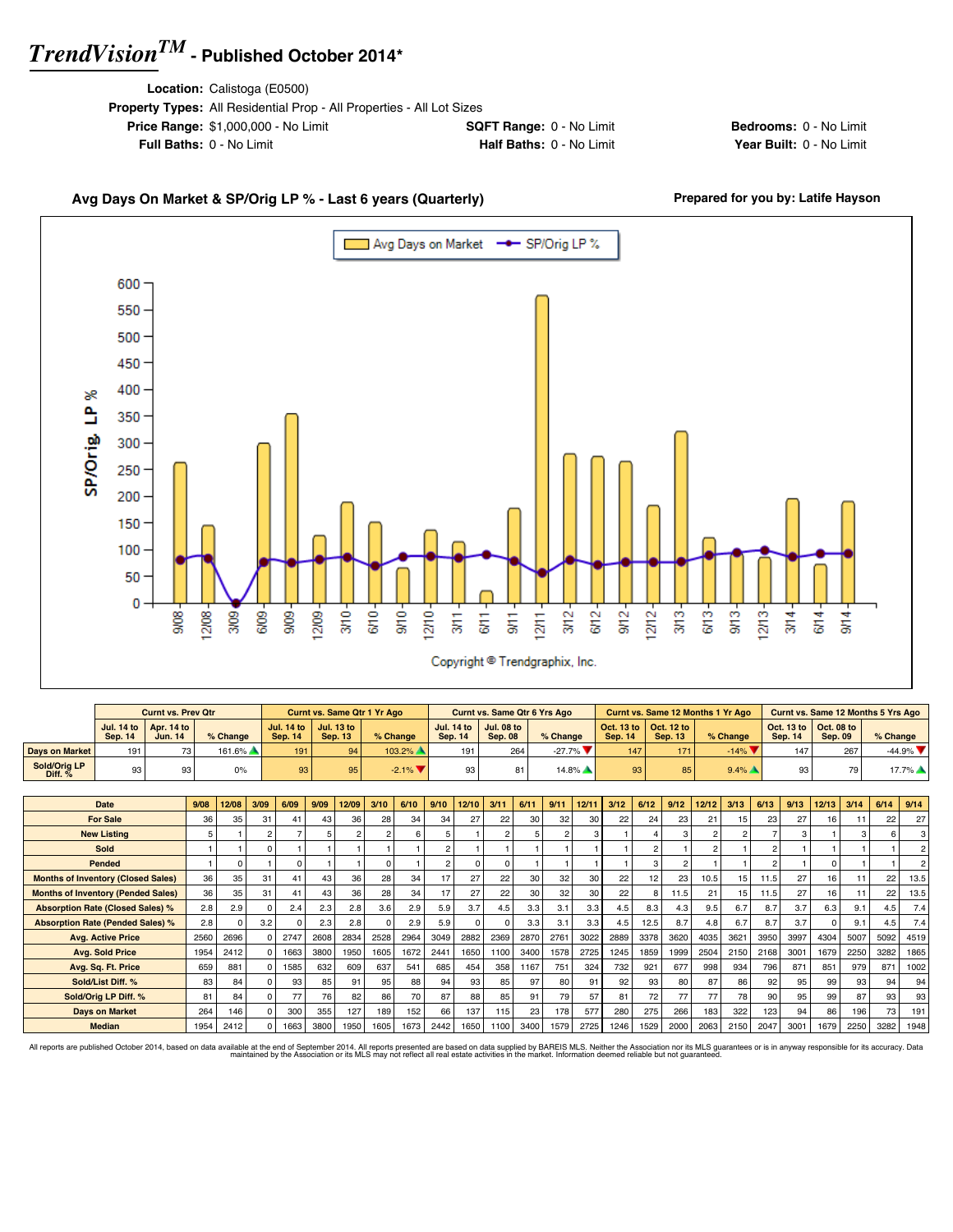**Location:** Calistoga (E0500)

| <b>Property Types:</b> All Residential Prop - All Properties - All Lot Sizes |                                 |
|------------------------------------------------------------------------------|---------------------------------|
| <b>Price Range: \$1,000,000 - No Limit</b>                                   | <b>SQFT Range: 0 - No Limit</b> |
| <b>Full Baths: 0 - No Limit</b>                                              | Half Baths: 0 - No Limit        |

**Bedrooms:** 0 - No Limit **Year Built: 0 - No Limit** 

#### Average Price of For Sale and Sold - Last 6 years (Quarterly) **Prepared for you by: Latife Hayson**  $-$  Sold -- For Sale 6000 5500 5000 Average Price (in \$,000) 4500 4000 3500 3000 2500 2000 1500 1000 500 0  $\frac{8}{30}$ 12/08  $3009$  $609 \frac{6}{5}$ 6/10  $rac{1}{5}$  $12110$  $3/12$ SM<sub>2</sub>  $12/12$  $\frac{3}{2}$ 6/13  $\frac{1}{5}$  $1213$ 9,09 12/09  $rac{2}{3}$  $3/14$  $9/14$ SH1  $6/14$  $\frac{1}{3}$  $rac{1}{9}$  $1271$ Copyright <sup>@</sup> Trendgraphix, Inc.

|                      |                | <b>Curnt vs. Prev Qtr</b>                               |                                |                              | Curnt vs. Same Qtr 1 Yr Ago  |          |                                | Curnt vs. Same Qtr 6 Yrs Ago        |                               |                                                                 |                | <b>Curnt vs. Same 12 Months 1 Yr Ago</b> |                |                                                         | Curnt vs. Same 12 Months 5 Yrs Ago |
|----------------------|----------------|---------------------------------------------------------|--------------------------------|------------------------------|------------------------------|----------|--------------------------------|-------------------------------------|-------------------------------|-----------------------------------------------------------------|----------------|------------------------------------------|----------------|---------------------------------------------------------|------------------------------------|
|                      | <b>Sep. 14</b> | Jul. 14 to $\vert$ Apr. 14 to $\vert$<br><b>Jun. 14</b> | % Change                       | Jul. 14 to<br><b>Sep. 14</b> | Jul. 13 to<br><b>Sep. 13</b> | % Change | Jul. 14 to 1<br><b>Sep. 14</b> | <b>Jul. 08 to</b><br><b>Sep. 08</b> | % Change                      | $\vert$ Oct. 13 to $\vert$ Oct. 12 to $\vert$<br><b>Sep. 14</b> | <b>Sep. 13</b> | % Change                                 | <b>Sep. 14</b> | Oct. 13 to $\vert$ Oct. 08 to $\vert$<br><b>Sep. 09</b> | $%$ Change                         |
| Avg. Active<br>Price | 4519           | 5092                                                    | $-11.3\%$ $\blacksquare$       | 4519                         | 3997                         | $13.1\%$ | 4519                           | 2560                                | 76.5%                         | 4710                                                            | 3928           | $19.9\%$                                 | 4710           | 2128                                                    | $121.3\%$                          |
| Ava. Sold Price      | 1865           | 3282                                                    | $-43.2\%$ $\blacktriangledown$ | 1865                         | 3001                         | $-37.9%$ | 1865                           | 1954                                | $-4.6\%$ $\blacktriangledown$ | 2188                                                            | 2416           | $-9.4\%$                                 | 2188           | 2625                                                    | $-16.6\%$                          |

| Date                                      | 9/08 | 12/08 | 3/09 | 6/09 | 9/09 | 12/09 | 3/10           | 6/10 | 9/10          | 12/10    | 3/11           | 6/11 | 9/11            | 12/11 | 3/12 | 6/12 | 9/12 | 12/12          | 3/13           | 6/13 | 9/13 | 12/13 | 3/14 | 6/14 | 9/14           |
|-------------------------------------------|------|-------|------|------|------|-------|----------------|------|---------------|----------|----------------|------|-----------------|-------|------|------|------|----------------|----------------|------|------|-------|------|------|----------------|
| <b>For Sale</b>                           | 36   | 35    | 31   | 41   | 43   | 36    | 28             | 34   | 34            | 27       | 22             | 30   | 32              | 30    | 22   | 24   | 23   | 21             | 15             | 23   | 27   | 16    |      | 22   | 27             |
| <b>New Listing</b>                        | 5    |       |      |      |      |       | $\overline{2}$ | -6   | 5             |          | $\mathfrak{p}$ | 5    |                 | 3     |      |      | 3    | $\overline{2}$ | $\mathfrak{p}$ |      | 3    |       |      |      | $\mathbf{3}$   |
| <b>Sold</b>                               |      |       |      |      |      |       |                |      |               |          |                |      |                 |       |      |      |      |                |                |      |      |       |      |      | 2 <sup>1</sup> |
| Pended                                    |      |       |      |      |      |       | $\Omega$       |      | $\mathcal{P}$ | $\Omega$ |                |      |                 |       |      |      |      |                |                |      |      |       |      |      | 2 <sup>1</sup> |
| <b>Months of Inventory (Closed Sales)</b> | 36   | 35    | 31   | 41   | 43   | 36    | 28             | 34   | 17            | 27       | 22             | 30   | 32              | 30    | 22   | 12   | 23   | 10.5           | 15             | 11.5 | 27   | 16    |      | 22   | 13.5           |
| <b>Months of Inventory (Pended Sales)</b> | 36   | 35    | 31   | 41   | 43   | 36    | 28             | 34   | 17            | 27       | 22             | 30   | 32 <sub>1</sub> | 30    | 22   |      | 11.5 | 21             | 15             | 11.5 | 27   | 16    |      | 22   | 13.5           |
| <b>Absorption Rate (Closed Sales) %</b>   | 2.8  | 2.9   |      | 2.4  | 2.3  | 2.8   | 3.6            | 2.9  | 5.9           | 3.7      | 4.5            | 3.3  | 3.1             | 3.3   | 4.5  | 8.3  | 4.3  | 9.5            | 6.7            | 8.7  | 3.7  | 6.3   | 9.1  | 4.5  | 7.4            |
| <b>Absorption Rate (Pended Sales) %</b>   | 2.8  |       | 3.2  |      | 2.3  | 2.8   | $\Omega$       | 2.9  | 5.9           | $\Omega$ |                | 3.3  | 3.1             | 3.3   | 4.5  | 12.5 | 8.7  | 4.8            | 6.7            | 8.7  | 3.7  |       | 9.1  | 4.5  | 7.4            |
| <b>Avg. Active Price</b>                  | 2560 | 2696  |      | 2747 | 2608 | 2834  | 2528           | 2964 | 3049          | 2882     | 2369           | 2870 | 2761            | 3022  | 2889 | 3378 | 3620 | 4035           | 3621           | 3950 | 3997 | 4304  | 5007 | 5092 | 4519           |
| <b>Avg. Sold Price</b>                    | 1954 | 2412  |      | 1663 | 3800 | 1950  | 1605           | 1672 | 2441          | 1650     | 1100           | 3400 | 1578            | 2725  | 1245 | 1859 | 1999 | 2504           | 2150           | 2168 | 3001 | 1679  | 2250 | 3282 | 1865           |
| Avg. Sq. Ft. Price                        | 659  | 881   |      | 1585 | 632  | 609   | 637            | 541  | 685           | 454      | 358            | 1167 | 751             | 324   | 732  | 921  | 677  | 998            | 934            | 796  | 871  | 851   | 979  | 871  | 1002           |
| Sold/List Diff. %                         | 83   | 84    |      | 93   | 85   | 91    | 95             | 88   | 94            | 93       | 85             | 97   | 80              | 91    | 92   | 93   | 80   | 87             | 86             | 92   | 95   | 99    | 93   | 94   | 94             |
| Sold/Orig LP Diff. %                      | 81   | 84    |      | 77   | 76   | 82    | 86             | 70   | 87            | 88       | 85             | 91   | 79              | 57    | 81   | 72   | 77   | 77             | 78             | 90   | 95   | 99    | 87   | 93   | 93             |
| <b>Days on Market</b>                     | 264  | 146   |      | 300  | 355  | 127   | 189            | 152  | 66            | 137      | 115            | 23   | 178             | 577   | 280  | 275  | 266  | 183            | 322            | 123  | 94   | 86    | 196  | 73   | 191            |
| <b>Median</b>                             | 1954 | 2412  |      | 1663 | 3800 | 1950  | 1605           | 1673 | 2442          | 1650     | 1100           | 3400 | 1579            | 2725  | 1246 | 1529 | 2000 | 2063           | 2150           | 2047 | 3001 | 1679  | 2250 | 3282 | 1948           |

All reports are published October 2014, based on data available at the end of September 2014. All reports presented are based on data avapplied by the Association or its MLS may not reflect all real estate activities in th